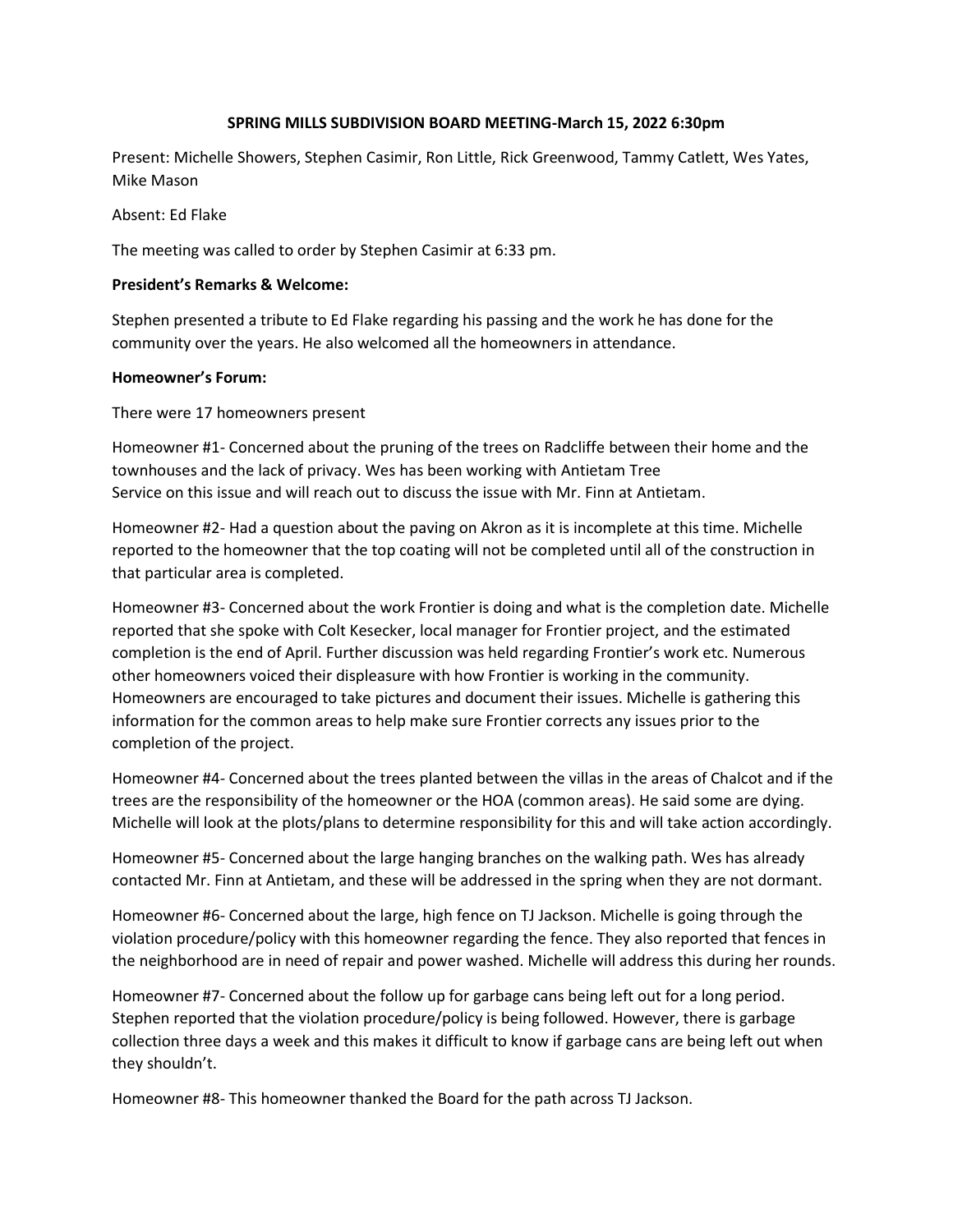#### **Financial Report:**

Michelle reviewed the financial report and the check register summary. Stephen stated Spring Mills is also part of the WVOHOA and he attends those meetings. He is pleased to see Spring Mills doing so well as compared to other subdivisions in the county.

Ron reviewed the reserve Cash Flow Worksheet and gave an explanation.

Michelle reported Spring Mills did very well on the Financial Audit. There were no major concerns with the audit. The CPA did give a few suggestions but overall, everything was fine.

#### **Committee Reports:**

#### **Administrative:**

**Amending the CC&Rs/Bylaws-** The Board received some suggestions from the attorney regarding these and the process. Michelle explained the process and Stephen would like a CCR&R committee to work on these issues. Rick agreed to serve on the committee and gather members for it.

**Amending & Reinstating the Articles of Incorporation**- Stephen explained the process regarding this issue. Michelle also presented the attorney's draft and explanation of the need to modify the Articles. The Board refrained from a motion to carry through with this until they had time to review the information. This will be reviewed and at the April meeting a motion to approve/disapprove will be made.

**Letter for Commercial Entities**- Michelle gave an explanation of a Board being necessary for each the Residential side and the Commercial Side of the HOA. This was the original intention when the community was planned out. A motion was made by Rick to accept the letter and to move forward with this plan. Tammy seconded the motion. No discussion was needed and all agreed.

**Construction Update**- (Park, Daycare, Front Parcel & Apartments):

We presented an update on information received regarding construction on TJ Jackson. A park is planned for the back parcel behind the library etc. This work is being done by Panhandle builders on land from the Board of Ed. Fund for completion came from Panhandle Builders, donations, and Martinsburg Parks and Rec. Panhandle asked if Spring Mills would like a path connecting the park to the neighborhood. Further discussion with our residents is needed. A daycare will be located on TJ Jackson, Rankin Physical Therapy and Fitness Center and Apartments on the south side of TJ Jackson. An additional storage unit is also planned. Water Management in the county will be relocating the pond area to behind the medical building. A turn lane will be constructed on TJ Jackson to turn right onto 901. No completion dates were available for any of these projects.

**Meeting Start Time:** A discussion was held regarding changing the start time of the Board Meeting. It was decided the time will remain the same- 6:30 pm.

**Clagett Web Portal:** This issue will be tabled until the April meeting.

**Minute Taker:** This issue will be tabled until the April meeting.

**Architectural Control:** Michelle reported that there were no applications submitted this month.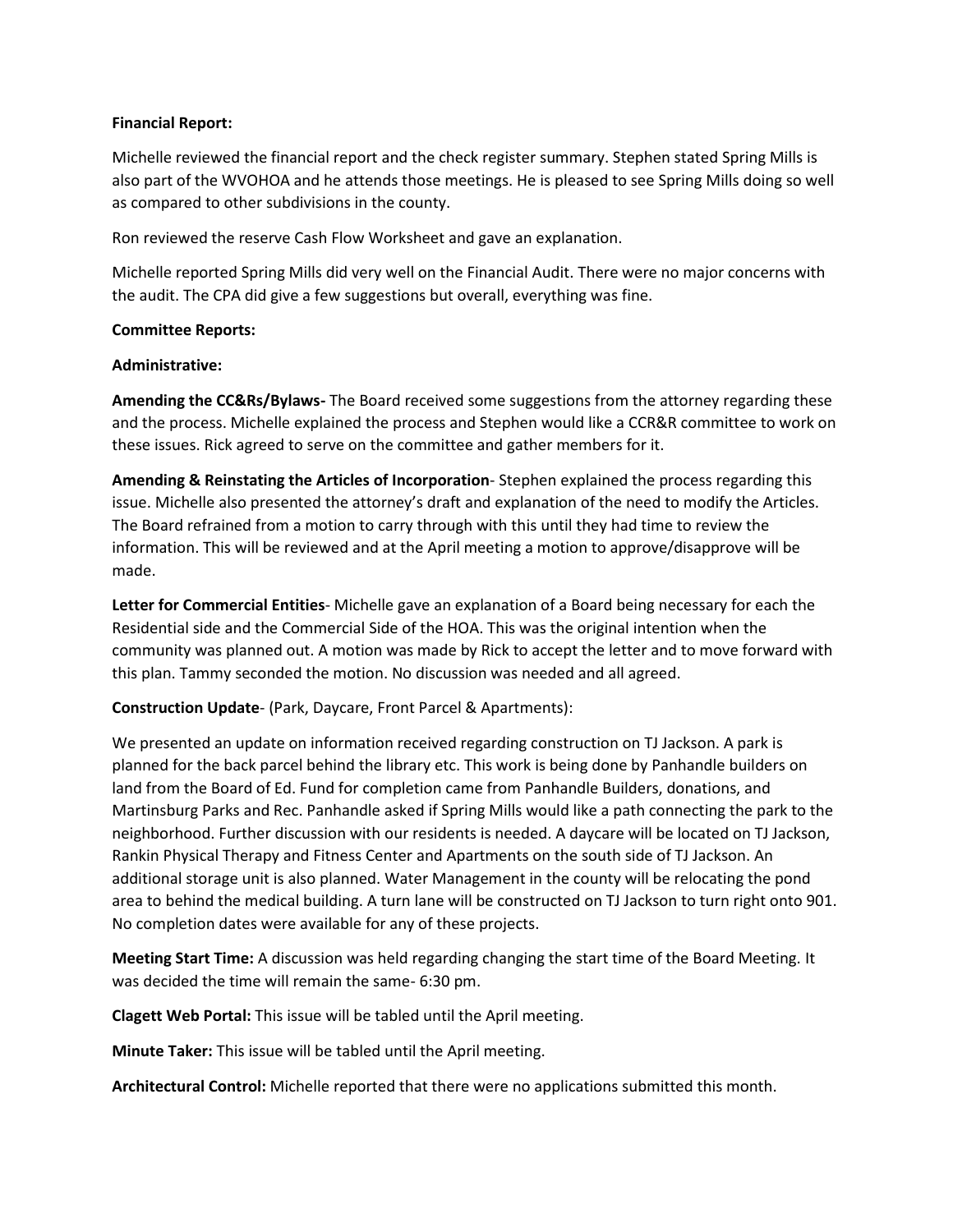**Communication & Community Development:** Rick reported that the Easter Egg hunt will be Saturday, April 16 at 11:00 am. Rick will be posting information regarding Ed's funeral arrangements on the Facebook page and Michelle will send it out via email.

**Compliance:** Michelle reviewed the compliance log.

### **Roads & Grounds:**

# ● **Morningside Drive Quotes:**

A discussion was held regarding the paving quotes and need for repaving at this time. This decision will be tabled until the April meeting.

# ● **Tennis court parking lot quotes:**

A discussion was held regarding the quotes and need for paving, etc. Rick made a motion to approve the quote for the tennis parking lot. Ron seconded it. A discussion was held to wait until Frontier work is complete. Vote: 5 in favor and 1 opposed.

### **Park & Pool:**

Tammy presented an update on the happenings at the pool. The pool will have an additional manager, Jill O'Regan, who will assist Erin and Tammy. She has a lot of pool management experience and will also be our second Certified Pool Operator (CPO). Super Splasher provides opening, closing and consultation services. We are beginning to transition to new pool furniture. Tammy will be assuming Ed's pool duties. The annual summer kick off picnic will be Saturday, June 25, details to follow.

Tammy suggested we have a defibrillator at the pool and train the guards and pool managers how to use it. All thought this was a good preventive measure and will work on purchasing one.

Michelle will be attempting to contact companies regarding resurfacing the tennis courts.

### **Pending Items:**

Storage Unit at the pool- POC: Tammy EDC undetermined

Concrete Repairs- POC Michelle, ECD May 2022

Tennis court repairs- POC Michelle, EDC May 2022

### **Newsletter:**

Topics for Newsletter: \*Article deadline- April 25, Publish/Mail -May 14

- President's message
- Manager's message
- Fun & Games
- Pool Opening
- Summer Events
- Friendly reminders
- Spring yard sale
- Commercial construction